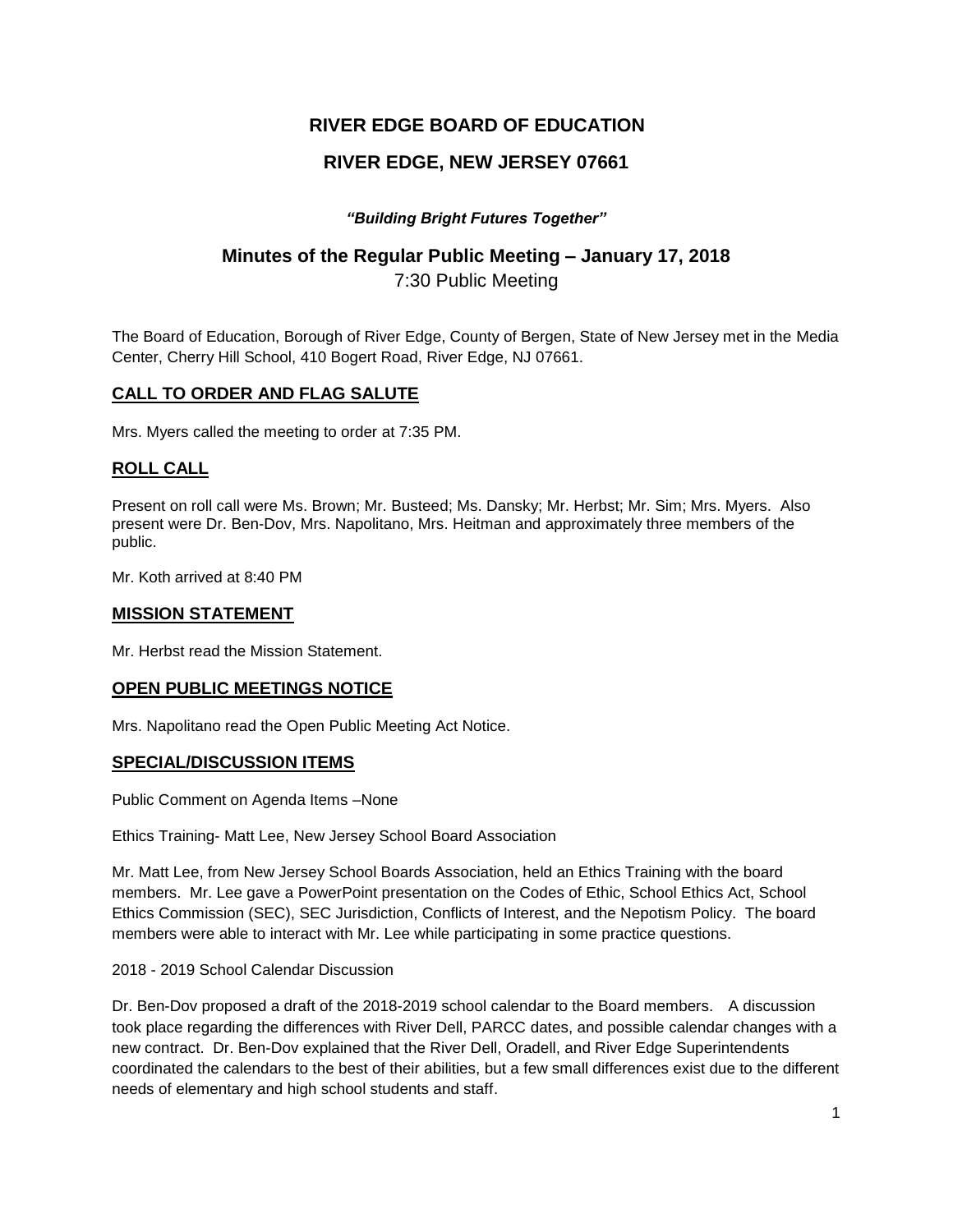## **REPORTS**

## **SUPERINTENDENT**

- The custodians and Department of Public Works did a great job today with salting and the snow removal to the facilities. The custodians removed the snow while the town salted. Dr. Ben-Dov stated she feels she made the right decision with having a full day of school today. It was also consistent with River Dell.
- The District is making some secretarial changes to the buildings. Ms. Leslie Blute will be the new Roosevelt School Secretary and Ms. Audrey Traynor will be the new New Bridge Center Secretary. We will need to hire a part time Administrative Assistant for Roosevelt School since Ms. Traynor will be at New Bridge Center.
- Kindergarten registration will take place next week. Dr. Ben-Dov asked Mrs. Heitman and Mr. Henzel for their current and projected enrollment. She feels this is crucial for budget development. The upcoming kindergarten registration next week will also give us some ideas of incoming kindergarten numbers, but those are more difficult to predict. During budget deliberations they will plan for the number of sections of grades k-6 that are projected for each school.
- Dr. Ben-Dov read the Violence, Vandalism and Harassment Intimidation and Bullying report: As reported to the State, our reporting period 1 (July 1, 2017 to December 31, 2017) indicates one HIB incident which was affirmed by the Board of Education. Dr. Ben-Dov discussed some of the HIB training and prevention activities being implemented by the River Edge School District.
- Today was Instructional Rounds in Cherry Hill School. Four Roosevelt Teachers came and observed Cherry Hill Teachers along with administrators. They saw great lessons that included flexible seating in classrooms. Dr. Ben-Dov stated that this type of seating led to academic choice for students and was the best experience to date. She also thanked the teachers who hosted, observed, and offered feedback.
- The Twelfth Annual Young Artists Exhibition opening will be held at the River Edge Cultural Center on January 30th and will be open for three weeks

### **PRINCIPAL**

Mrs. Heitman reported on the following:

- Our Kindergarten students will have a Winter Concert this Friday at 9:00 AM
- Cherry Hill will have their Geography Bee on January 19th
- Kindergarten registration will take place for Roosevelt School on Tuesday, January  $23^{\text{rd}}$ and on Thursday, January  $25<sup>th</sup>$  for Cherry Hill School for the 2018-2019 school year
- $\bullet$  On January 24<sup>th</sup> there will be an Assembly for Joe Maugeri for his retirement. All classes will sing and share their words of appreciation for him. The PTO will have a retirement celebration that evening for him in the Gym and Multi-Purpose Room.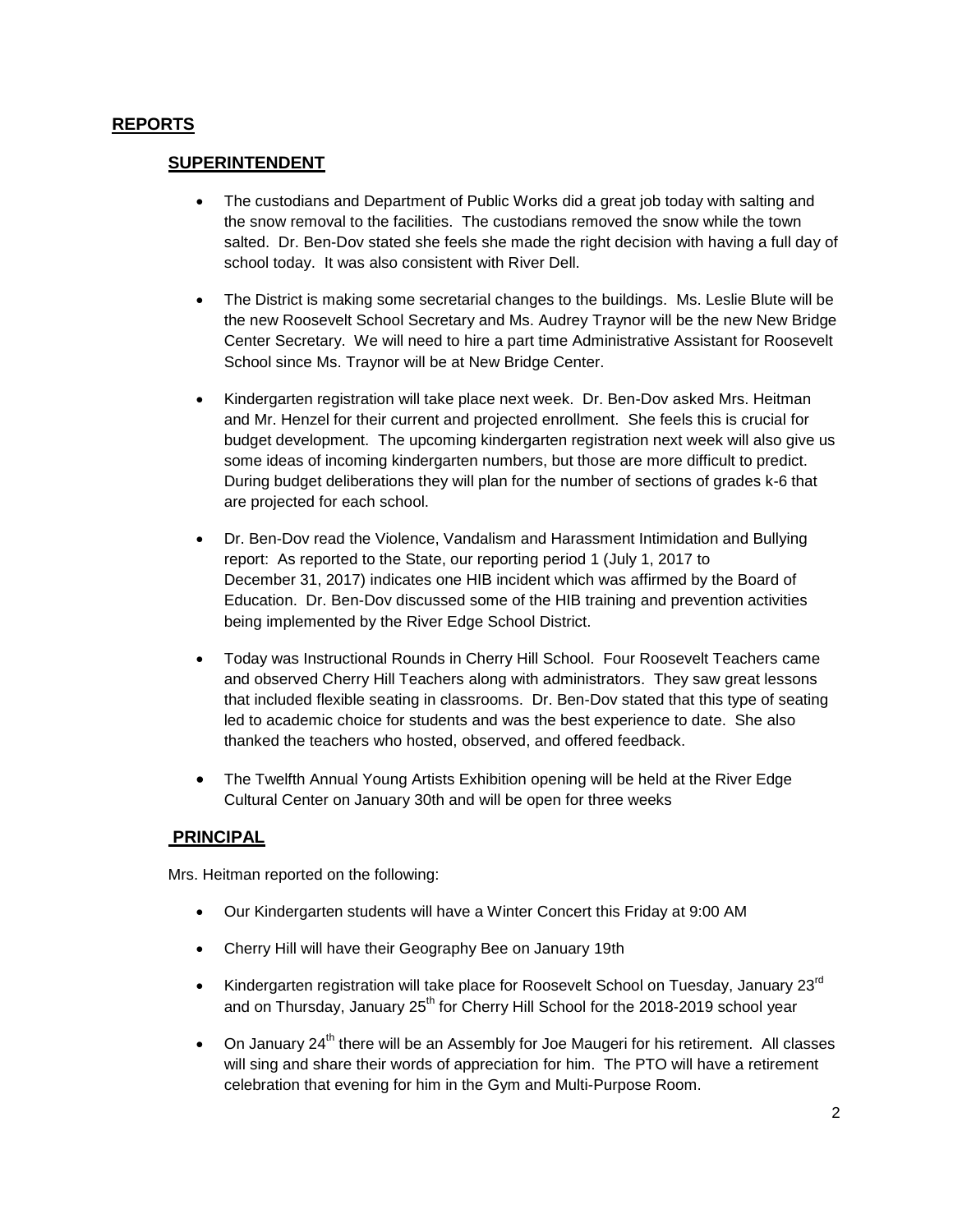- The STEAM Labs are moving along and the students are enjoying Liberty Science **Center**
- Mrs. Heitman thanked all of the custodians for the great job with the snow and ice cleanup
- There was a Jump Rope for Heart Assembly on January 11<sup>th</sup>

# **BOARD SECRETARY**

- Mrs. Napolitano complimented the custodial staff and town on all of their hard work with the snow removal
- We are in the process of going out to bid for the Roosevelt School roof. We can do this after we receive the environmental report from RAMM stating. Hopefully, we will go out to bid by the end of the month.
- The STEAM Labs are coming along nicely. It's a work in progress.
- The software opened for the 2018-2019 budget on the state website today

## **PRESIDENT**

Mrs. Myers reported on the following:

- Mr. Busteed attended the Eagle Scout Ceremony on Sunday, January 14th. He presented the Scouts with a letter from the River Edge Board of Education.
- Mrs. Myers spoke with the Mayor to re-start their meetings to continue their efforts for open communication between the mayor's office and the Board of Education
- Mrs. Myers sent the board the new 2018 committees list

### **COMMITTEES**

No committees reported at this meeting

### **MOTIONS TO BE ACTED UPON**

### **A. ADMINISTRATION/POLICY**

- **1**. That the Board of Education approve the River Edge Elementary School Calendar for the 2018-2019 school year. (Addendum)
- **2**. That the Board of Education approve the following class trips:

| <b>School</b> | Grade | <b>Destination</b>                 | Cost to<br><b>District</b> |
|---------------|-------|------------------------------------|----------------------------|
| Cherry Hill   | 3     | Turtle Back Zoo<br>West Orange, NJ | \$1,390.00                 |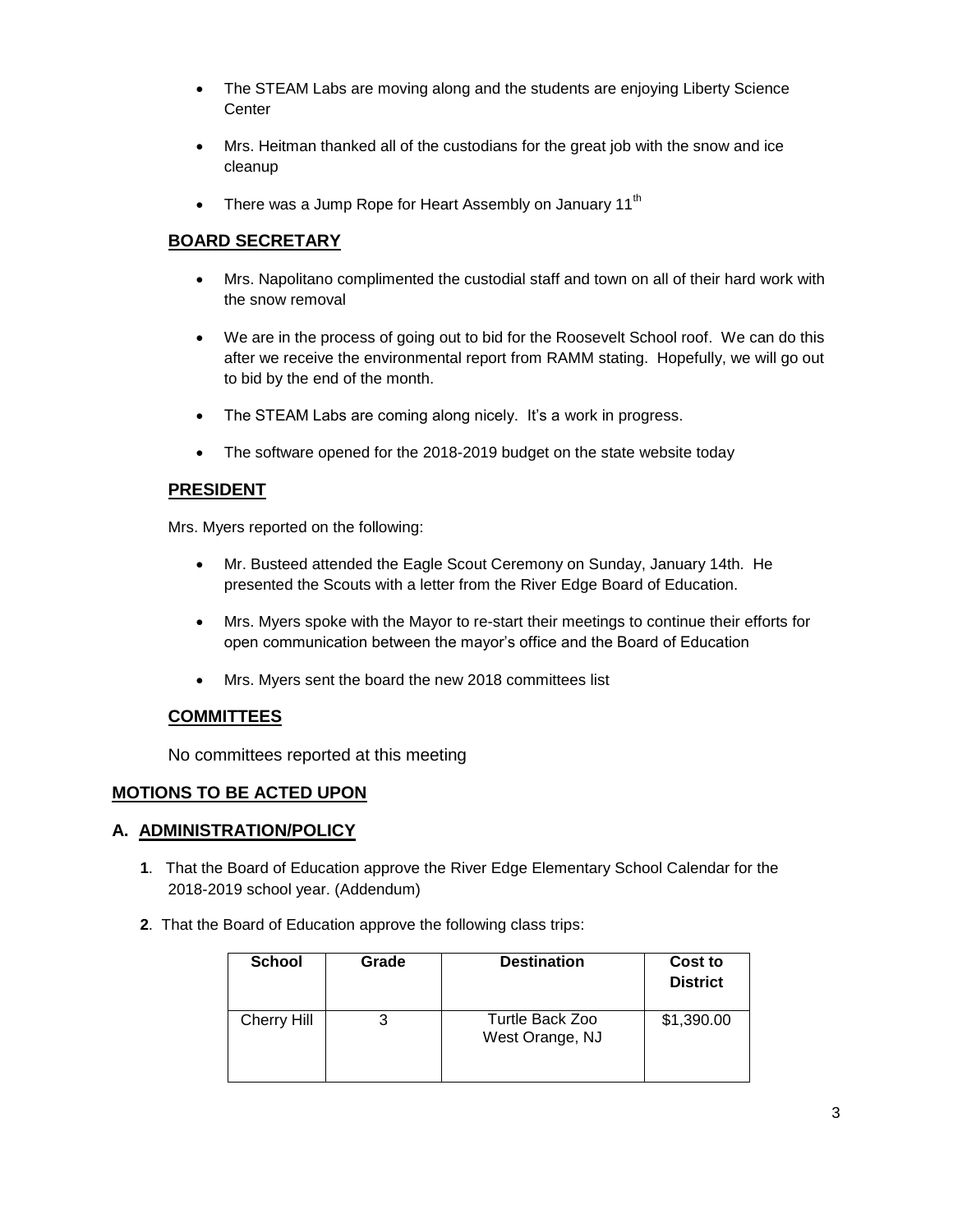| <b>Cherry Hill</b><br>and<br>Roosevelt | 2                       | <b>Liberty Science Center</b><br>Jersey City, NJ    | \$2,383.50 |
|----------------------------------------|-------------------------|-----------------------------------------------------|------------|
| Cherry Hill<br>and<br>Roosevelt        | 6 Grade<br>C.R.E.A.T.E. | National Museum of Math<br>New York, NY             | \$563.00   |
| Roosevelt                              | Κ                       | <b>River Edge Cultural Center</b><br>River Edge, NJ | \$0        |

- **3**. That the Board of Education approve the Violence, Vandalism and Harassment Intimidation and Bullying Report and HIB Training Report for Reporting Period 1. (July 1, 2017 to December 31, 2017)
- **4**. That the Board of Education appoint Beth Rosen as District School Safety Specialist per state law. (P.L. 2017 c.162)
- **5**. That the Board of Education approve the updated Student Code of Conduct. (Addendum)
- **6**. That the Board of Education approve the staff development and travel as per the schedules for January 2018 including relevant mileage reimbursement. (Addendum)

#### **Motion by: Ms. Dansky Seconded by: Ms. Brown**

Ayes: Ms. Brown, Mr. Busteed, Ms. Dansky, Mr. Herbst, Mr. Koth, Mr. Sim, Mrs. Myers Nays: None

#### **B. CURRICULUM/EDUCATION** - None

#### **C. BUILDINGS & GROUNDS** - None

#### **D. FINANCE/GRANTS/GIFTS**

- **1**. That the Board of Education approve the bills & claims dated January 2018 totaling \$419,104.76 including checks #40634 through #40702. Payrolls dated December 15, 2017 and December 22, 2017, totaling \$1,188,534.11 issued therefore, a copy of such warrants list be attached as part of these minutes. (Addendum)
- **2**. That the Board of Education approve the Budget Transfers for the school year 2017-2018 as of November 30, 2017. (Addendum)
- **3**. That the River Edge Board of Education approve the Secretary's and Treasurer's Report for the period ending November 30, 2017.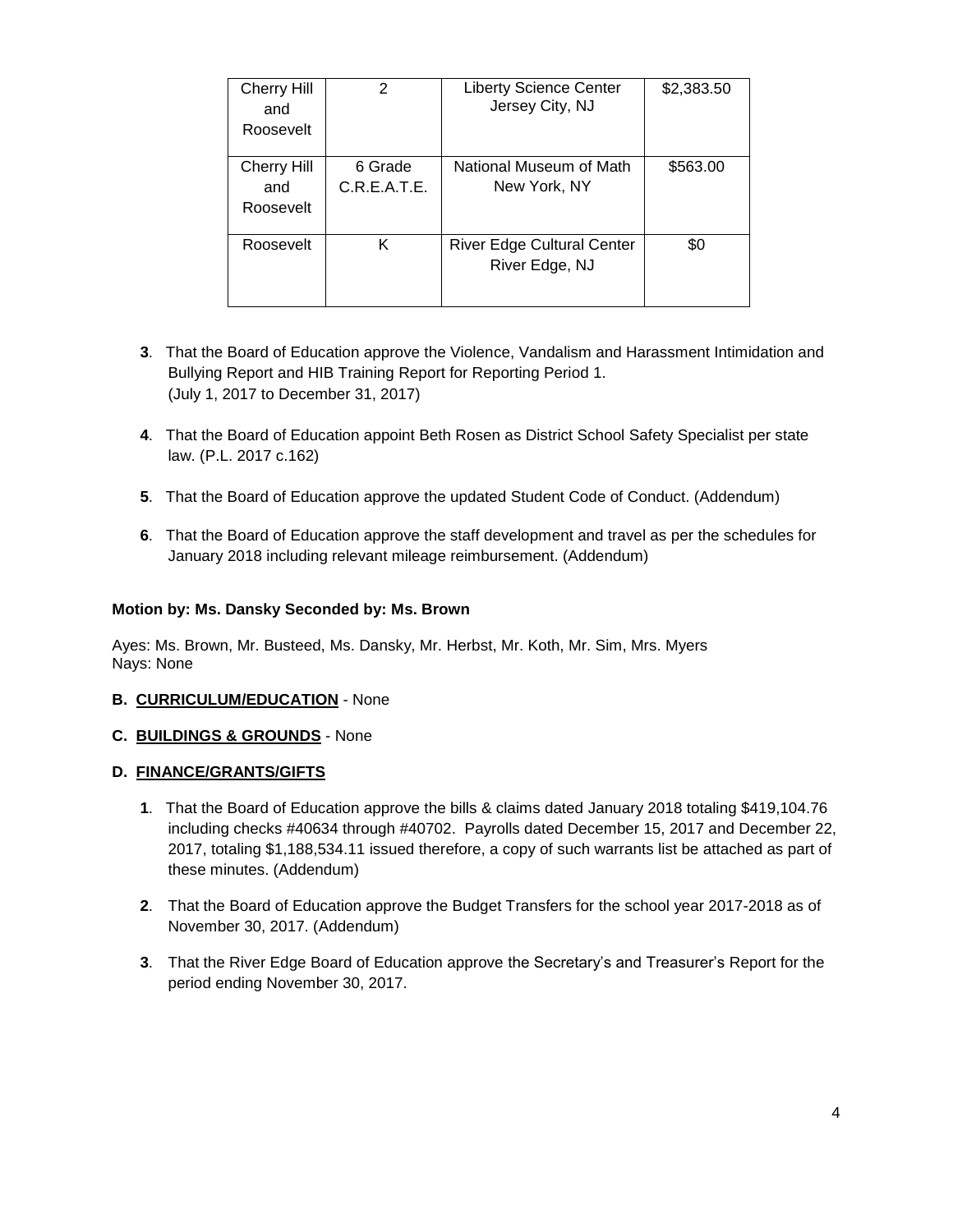Further, we certify that as of November 30, 2017 after review of the secretary's monthly financial report (appropriations section) and upon consultation with the appropriate district officials, to the best of our knowledge no major account or fund has been overexpended in violation of N.J.A.C. 6A:23-2.11 and that sufficient funds are available to meet the districts financial obligation for the remainder of the fiscal year. (Addendum)

#### **Motion by: Ms. Brown Seconded by: Mr. Koth**

Ayes: Ms. Brown, Mr. Busteed, Ms. Dansky, Mr. Herbst, Mr. Koth, Mr. Sim, Mrs. Myers Nays: None

## **E. PERSONNEL**

**1**. That the Board of Education approve the following teachers for the Cycle III of the Post Dismissal Instructional Academy for the 2017-2018 School Year at the REBOE/REEA CBA hourly rate:

| <b>Cherry Hill</b> | <b>Roosevelt</b>       |
|--------------------|------------------------|
| Deborah Auriemma   | <b>Caroline Church</b> |
| Kristen Corcoran   | Abby Burns-Paterson    |
| Breanne DeVico     | Leah Taylor            |
| Noy Frasciello     | Nevin Werner           |
| Jaime Lazor        | *Nicole Colon          |
| Katie O'Reilly     |                        |
| Andrea Siclari     |                        |

**2**. That the Board of Education approve the following individuals for movement on the step guide effective February 1, 2018\* based on educational credentials.

| Sabrina Johnston | from | MA to MA+15 |
|------------------|------|-------------|
| Ryan Schmid      | from | BA to BA+15 |

- **3**. That the Board of Education, with the recommendation of the Superintendent approve the Child Care Leave of absence for Julie Fallon to commence upon the completion of her Federal/State Family leave of absence, March 16, 2018 through June 30, 2018.
- **4**. That the Board of Education, with the recommendation of the Superintendent approve Susan Yi, MA, Step 1\* to continue as Leave Replacement Teacher through June 30, 2018.
- **5**. That the Board of Education approve the transfer of Leslie Blute, Secretary, from the New Bridge Center at Cherry Hill School to Roosevelt School effective February 1, 2018.
- **6**. That the Board of Education, with the recommendation of the Superintendent approve Cynthia Sherlock as a substitute Clerical Aide for the 2017-2018 School Year (Addendum)
- **7**. That the Board of Education, with the recommendation of the Superintendent, approve Audrey Traynor, New Bridge Center Secretary, starting on February 1, 2018 through June 30, 2018.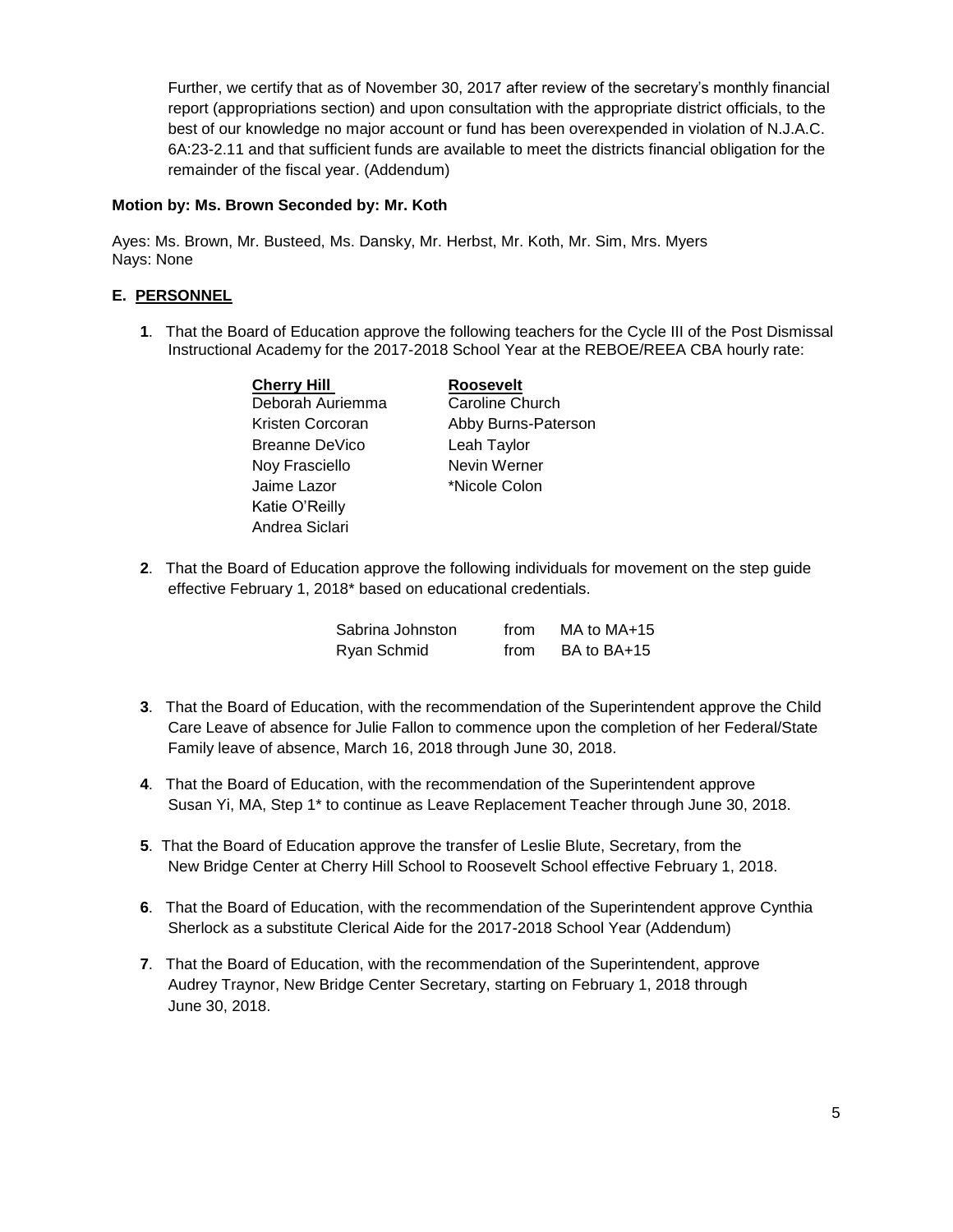**8**. That the Board of Education, with the recommendation of the Superintendent approve Denise Albanese, Part-time Aide, effective on or about February 1, 2018.

*\*Salary to be determined and adjusted upon the ratification and approval of the negotiated REEA Agreement.*

#### **Motion by: Mr. Koth Seconded by: Mr. Herbst**

Ayes: Ms. Brown, Mr. Busteed, Ms. Dansky, Mr. Herbst, Mr. Koth, Mr. Sim, Mrs. Myers Nays: None

### **F. RIVER EDGE SPECIAL EDUCATION** - None

#### **G. REGION V ADMINISTRATION & TRANSPORTATION**

- **1**. That the Board of Education approve the bills & claims dated January 2018 totaling \$923,437.30 including checks #69415 through #69588.
- **2**. That the Board of Education approve Triumph Coach, Inc. as a new transporter.
- **3**. WHEREAS, the River Edge Board of Education (the "Board") is the lead education agency ("LEA") for the Bergen County Region V Council for Special Education ("Region V"); and

WHEREAS, Region V provides shared services for its member districts such as evaluations, direct services, and consultation; and

WHEREAS, as the LEA, the Board must approve the consultant agreements of the providers that Region V utilizes to deliver shared services to its member districts.

NOW THEREFORE, BE IT RESOLVED, that the Board, upon recommendation of the Superintendent, approves the consultant agreements of the following Region V Shared Services Consultants, Psychologists, Learning Disabilities Teacher Consultants, Social Workers, Speech Language Specialists, Occupational and Physical Therapists, and Translators to provide evaluations, direct services, and consultation, to non-public and public schools for member districts upon request for the 2017-2018 school year:

Woodland Speech Therapy LLC Speech and Language Specialist Preferred Home Health Care and Nursing Services

#### **Motion by: Mr. Herbst Seconded by: Mr. Sim**

Ayes: Ms. Brown, Mr. Busteed, Ms. Dansky, Mr. Herbst, Mr. Koth, Mr. Sim, Mrs. Myers Nays: None

### **OLD/NEW BUSINESS**

Mr. Koth asked about communication with constituents, i.e. Facebook, Twitter etc. He was told the school does have both accounts.

Mr. Herbst asked about email addresses for board members.